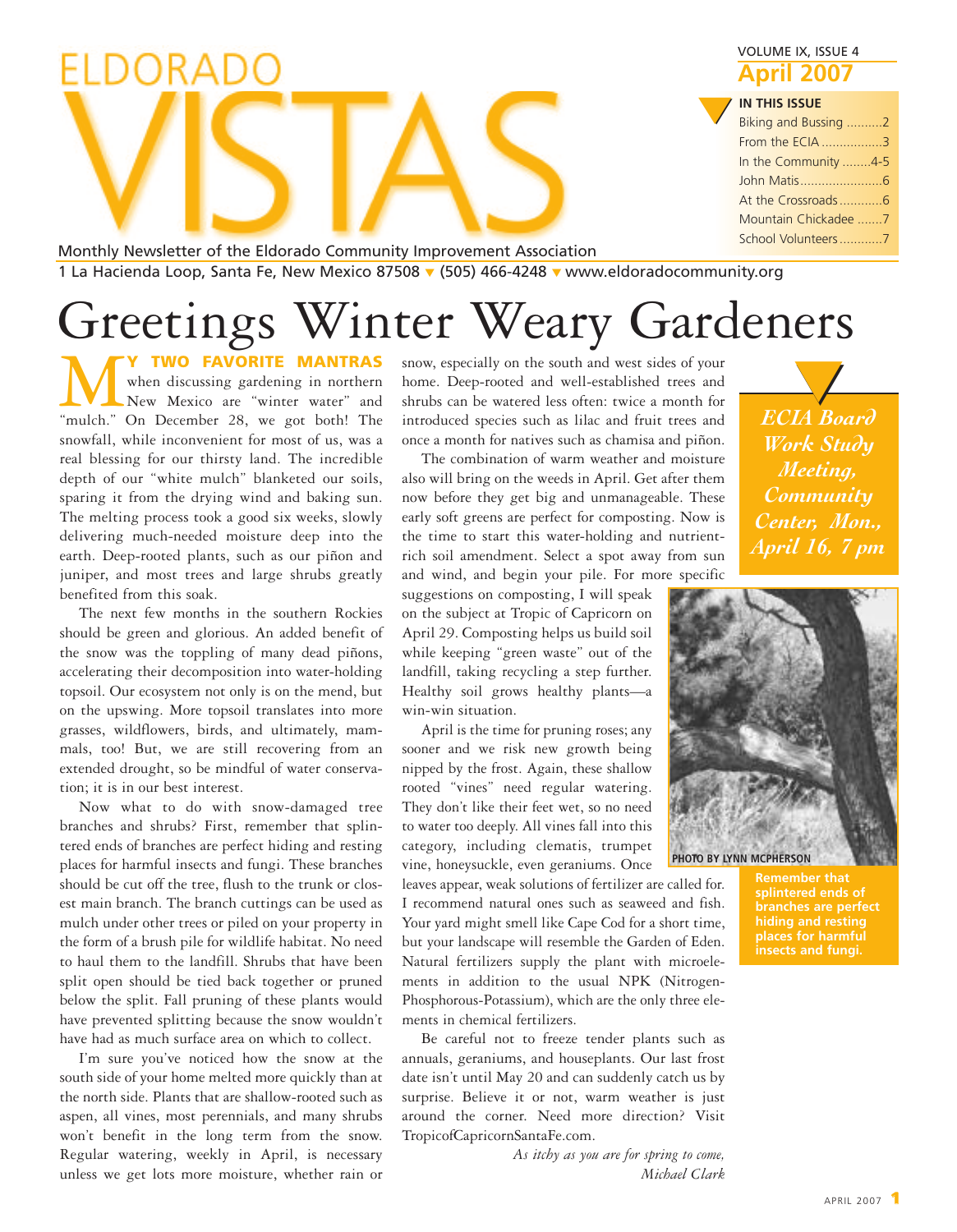

## *Share your comments with us!*

*For policy and deadline, see below*

### *Editorial Policy*

**▼**

*Vistas* invites opinions, ideas, stories, photos, and art from the community at large. Please include contact numbers for fact checking purposes. The newsletter will not publish unsigned letters or material deemed inflammatory. Material will be printed at the discretion of the editors. Letters over 150 words will be edited for fit. Community announcements are welcome; accompanying photos are welcome, too. **Deadline:** Newsletter deadline is the 3rd day of each month. Submissions can be dropped off or mailed to the ECIA office or emailed to info@eldoradocommunity. org. Please include "Attn: Vistas" in your message.

#### *Mission Statement*

The mission of *Vistas*, the monthly newsletter of the ECIA, is to inform the Eldorado community about issues before the ECIA Board and the membership at large. By so doing, the publication seeks to foster increased neighborhood pride and community participation in the decision making process.

Share the Road

**AS THE WEATHER GETS WARMER,**<br>
more and more road bikes will be out on our<br>
roads. Please share the road. As the name<br>
implies, road bicycles are bikes that ride on paved more and more road bikes will be out on our roads. Please share the road. As the name roads while mountain bikes have the option of being ridden on paved or dirt roads. Eldorado is a wonderful area for road bikes. There is not a lot of traffic which is a good thing. When we ride our road bikes on the road, we try to ride on the shoulders. The problem is, there are very few shoulders to ride on in Santa Fe County. Some of the shoulders are so narrow that they don't offer safety. A very popular ride is out to Galisteo. There is no shoulder when you turn from Highway 285 onto Highway 41, while the shoulder along 285 is full of so much glass and other hazardous debris that at times it is impossible to ride that shoulder safely. The few other available shoulders are also full of debris—rocks, glass, shredded tires, wood, metal, you name it—and it is mostly tossed out of car windows. These shoulders hardly are ever swept of this debris, so biking on the shoulders can be dangerous and at the least, a very challenging obstacle course. That's why many times road bikers ride on the road and not the shoulder.

The bottom line is that a car weighs more than a ton while a bike weighs in at about 20 pounds. Any contact is a disaster for the bike riders. So please be a little more patient, considerate and respectful of



bicycle riders. Many are your neighbors; all are your fellow citizens. Some of us are using bikes for transportation, some for recreation and some for training. On two lane roads, when cars are coming at each other and there is a bike on the road, consider slowing down for a few seconds to let the other car pass so that the bicycle rider is not forced off the road. It's frightening when a car passes a bike rider with only inches to spare. And potholes are a problem for bikes as well as cars.

A little patience will go a long way. The few seconds you may lose to slow down for a bike will be most appreciated by all of us riders. Thank you for your consideration. Consider going for a ride!

*—Ted Freedman*

## *Get On Board*

**THE GREATER ELDORADO EXPRESS**<br>
feedback from potential riders so that the service<br>
feedback from potential riders so that the service bus service begins April 2 for a six-month trial. Expansion of the project depends on truly meets the needs of the community. The schedule is available at www.eldoradocommu nity.org, along with a brief survey about your preferred times of departure, arrival, and drop-off sites. The schedule may be adjusted and another bus may be added if needed. You may also call All Aboard America at 424-0887 with comments.

Initially, the bus will leave from the Agora's northeast parking lot at 6:05 am and 7:10 am, returning at 4:14 pm and 5:14 pm, plus one-way trips into town at 4:50 pm and 5:50 pm. The earliest departure will connect Los Alamos National Laboratory employees to the Los Alamos Blue Route at NMDOT. The fare is \$1 each way, and parking is free. The four downtown drop-off points are St. Vincent hospital, South Complex (100 Alta Vista,



west of St. Francis Drive), NMDOT (Penn Road, south of Cordova), and Sheridan Street at Marcy. The bus seats 57 people, with room for five additional standing and two bicycles.

If you've been inspired lately to help the environment, here's your opportunity. Avoiding just 30 miles of driving every week (a typical roundtrip from Eldorado to downtown Santa Fe) would eliminate about 1,500 pounds of carbon dioxide emissions a year.\*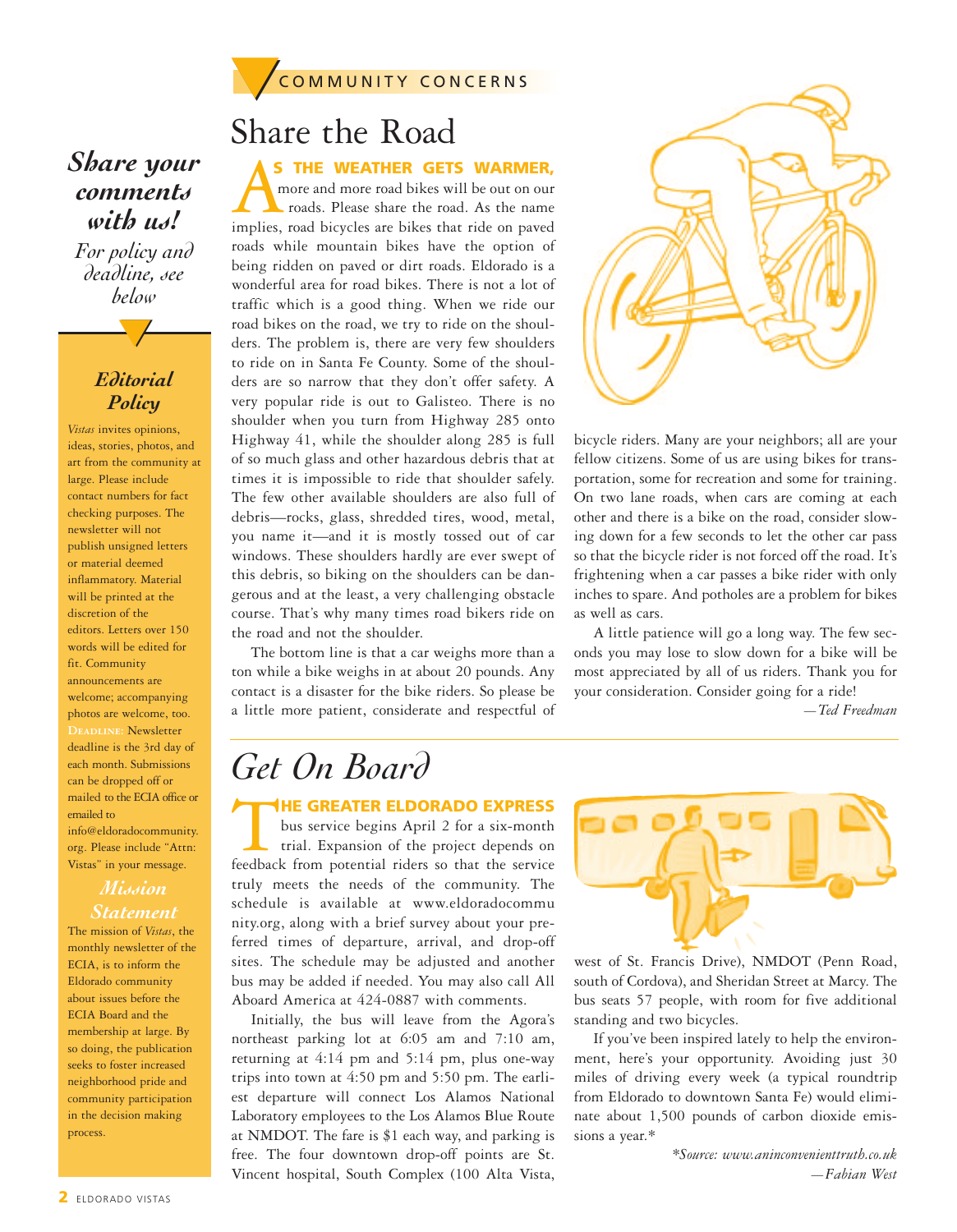### **ECIA NOTES**

## From the President's Desk

**USUALLY RECEIVE LOTS OF** electronic

**USUALLY RECEIVE LOTS OF** electronic<br>mail from residents. I received an e-mail from<br>a resident stating that she felt as though she<br>was a second-class resident. Her reason was the mail from residents. I received an e-mail from a resident stating that she felt as though she action taken by the Board to step away from the dog leash policy at this time. I really felt her frustration, and if I were the mighty wizard of Eldorado, I would have waved my wand to remedy all the issues surrounding dogs in our community. But I am not a mighty wizard, and neither are the other Board members, so we keep working at the issue in a manner that we hope is respectful to all residents on both sides of the issue. This is what we have planned:

**▼** All residents who either wrote an email concerning the leash policy or who spoke at the public forum received an e-mail or letter inviting them to a meeting to discuss and plan for a series of public announcements, strategies and any other devices that they can think of that will take the community beyond the point where we are now.

## *Spring and Stars*

**S WE ALL KNOW,** we have had the most snowfall that anyone can remember, and now it's melted and we can see our yards again. This puts us all in a frame of mind to do spring projects. As a friendly reminder, if you plan on doing any building (from additions to portals), you need to present your plans to the Architectural Committee. This is an all-volunteer committee made up of residents such as you. They are very dedicated to ensuring that the quality of life in Eldorado is main-

tained for all, which means they try hard to accommodate folks with plan acceptance while honoring our covenants, for everyone's benefit.

These dedicated members attend two meetings a month (second and fourth Wednesdays at 7 pm at the Community Center), making themselves available to review your plans. Part of the review process is to ensure that your project goes smoothly. Access our web page at www.eldoradocommunity.org for information and forms to be well on your way to creating your presentation for the committee. If you have any questions about your presentation or the committee process, please feel free to call the office and talk to your Community Code Representative.

- **▼** If funds are required to make a success out of whatever is decided, then the funds will be allocated, pending Finance Committee approval.
- **▼** That the strategies recommended to the Board be sustainable and take the community toward developing a culture of responsible dog ownership for the health and safety of all residents.

We will know we are successful when there is no more discussion of dogs in *Vistas*.

By the time you read this, the new committee (as yet unnamed) will have met once. If you wish to join it, e-mail either **Su Anne Armstrong** or **Richard Anderson** for future meeting dates (addresses are on the right side of this page).

*—Jeanne Klein*

*If there is no struggle, There is no progress. —Frederick Douglas American Writer and Abolitionist*

On another note, April 17-24 is National Dark-Sky Week (NDSW). This event usually occurs in April, when people in the United States are encouraged to turn out their unnecessary outdoor lights, holiday lights, etc. New Mexico passed the "Night Sky Protection Act" in 1999. We in Eldorado are very fortunate to have

addressed this concern in our covenants and we appreciate everyone's cooperation to make night sky viewing a priority by creating a darkened environment. For more information, you may want to visit www.darksky.org.

> *—Bert Lysen CCR*

#### **Avoid a Dog Bite**

**Come to the Depot Room on Thursday, April 12 at 7 pm for a workshop on how to avoid being bitten by a dog. You will learn to read dog body language and act appropriately. The cost is only \$10.**

# **▼**

**#1 La Hacienda Loop Santa Fe, NM 87508 466-4248, 466-4249 info@eldoradocommunity.org www.eldoradocommunity.org**

**Bill Donohue 466-4248 ECommunity@aol.com**

**BOARD OF DIRECTORS Jeanne Klein 466-2466 Jpkeducate@aol.com Ed Benrock**

**466-2088 Francesed@msn.com**

**Sandy MacGregor 466-0882**

**s.macg@earthlink.net Philip Balcombe**

**466-2982 pgbalcombe@cybermesa.com Johnny Martinez 466-0696**

**Jmartinez54@comcast.net Su Anne Armstrong 466-4067 suanneinsantafe@msn.com**

**Richard Anderson 466-4635**

**richardeanderson@comcast.net**

#### **COMMITTEE CHAIRPERSONS**

**Finance: Dan Drobnis Architecture: Bill Schwent Conservation: John Parker and E.J. Evangelos Stable: Tommie Brasel and Mary Ann Caldwell Election: Pat Lavengood Roads: Nolan Zisman Information: Ken McPherson Mary Uhl and Marilyn Walker**

#### **VISTAS NEWSLETTER**

**Ken McPherson 466-4161 kenzwork@hubwest.com Hope O. Kiah hope@santafe-webdesign.com Lynn McPherson Debby Padilla 466-4248 COMMUNITY RESOURCES**

**466-READ 204-2945 466-1204 992-1621**

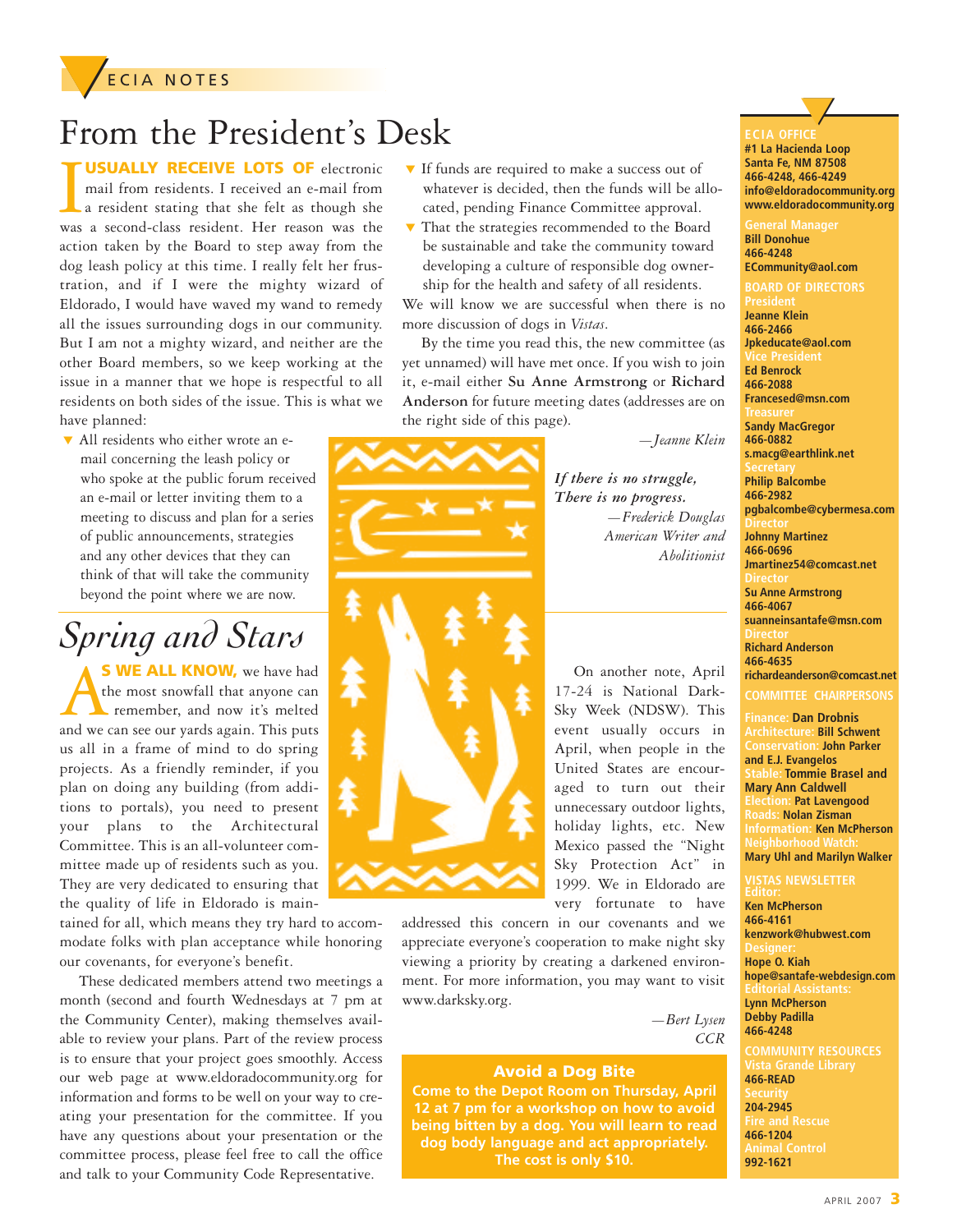





**This painting is by Eldorado artist Barbara Carter.**

**4** ELDORADO VISTAS



#### **The Search is On**

The ECIA is hosting an Easter Egg Hunt on the Community Center grounds Saturday, April 7 at 11 am. Bring your kids or come just to watch the fun. For more information, call **Debby** at 466-4248.

#### **Attention RV Folks**

The Eldorado Roadrunners invite you to visit our website (www.eldradorvclub.com) to learn about our fun group and our scheduled campouts and activities. For more information, call **Brad** and **Beverly Cottingham** at 466-4655.

#### **The Mystery of Shakespeare**

**Richard Whalen**, author of *Shakespeare: Who Was He? The Oxford Challenge to the Bard of Avon*, will be speaking at the Vista Grande Public Library on Thursday, April 19 at 7 pm. This is the second in a series of talks about the nature and identity of Shakespeare following **Robin Williams'** discussion in March of the evidence that a woman may have been the author of Shakespeare's work.

A graduate of Fordham College and Yale Graduate School, Richard has published many articles on the authorship controversy, including one in *Harper's* magazine.

Richard and his wife, **Carol**, live in the town of Truro on Cape Cod, but have a second home in Eldorado. Richard reminds us that we will be celebrating the supposed birthday of Shakespeare just four days after our library program.

#### **Pick Up! Eldorado**

On April 21, the Eldorado Community Improvement Association (ECIA) is celebrating Earth Day in the community by asking residents to participate in the annual Eldorado Cleanup Day. We are asking that residents join together and help clean trash from along our roadways. Residents can come by the clubhouse at 9:30 am to pick up bags, gloves and orange vests and then join others to help clean our roadways. If you do not want to meet with us at the clubhouse and would still like to help, just let us know where you would like to pick up trash and we will add your road of choice to our list of covered roads. Staff will help by picking up the bags you leave along our main roads. Last year, with your help, we picked up close to 100 bags of trash. We hope to do even more this year. After we finish at about noon, we will serve hot dogs and soda at the Community Center for all the volunteers. Please come and meet your neighbors while doing your community a service. For information, call the ECIA office at 466-4248.



#### **It's Really Opening**

On Saturday, April 21 at 11 am, the Ken and Patty Adam Senior Center will have a grand opening celebration to show off the facility to the public. Many legislators and county commissioners have helped along the way to make the idea of the Senior Center come to fruition, along with local Senior Center Committee members. Though it took many years to finalize the project, everyone involved agrees it is a wonderful addition to the community of southeast Santa Fe County. The Adam Center will draw seniors from Galisteo, Lamy, Glorieta, Cañoncito, Arroyo Hondo, and residential communities along the 285 corridor.

Located adjacent to the Vista Grande Public Library and the El Dorado Elementary School on Avenida Torreon, the Senior Center will provide services to seniors (60 and older) to meet for meals, activities and events. Though the money for full operation of five days a week will not be available until the 2007 fiscal year begins July 1, there will be at least one day a week that the facility will be open with volunteers hosting activities. The day and hours are yet to be determined. Contact numbers: 466-1949, 466-4348, 466-3256.

#### **97 Artists Will Participate**

The Eldorado Studio Tour participants have met and they total 97 artists for the 16th Annual Studio Tour, which is scheduled for the weekend of May 19-20, from 10 am to 5 pm both days. Again the popular Preview Gallery will be located at the El Dorado Elementary School. This year the Friday Night Artists reception will be back on the agenda.

A small group of artists has been participating since the first Tour was conceived 16 years ago, and once again the range of artwork spans all media. The Tour's success would not have been as great as it has been without the generous support of local businesses and the Eldorado community. The artists and co-chairs want to thank everyone in advance. For more information, contact **Joretha Hall** at 466-6245, **Grace Burleigh** at 466-4534 or **Janet Amtmann** at 466-3256.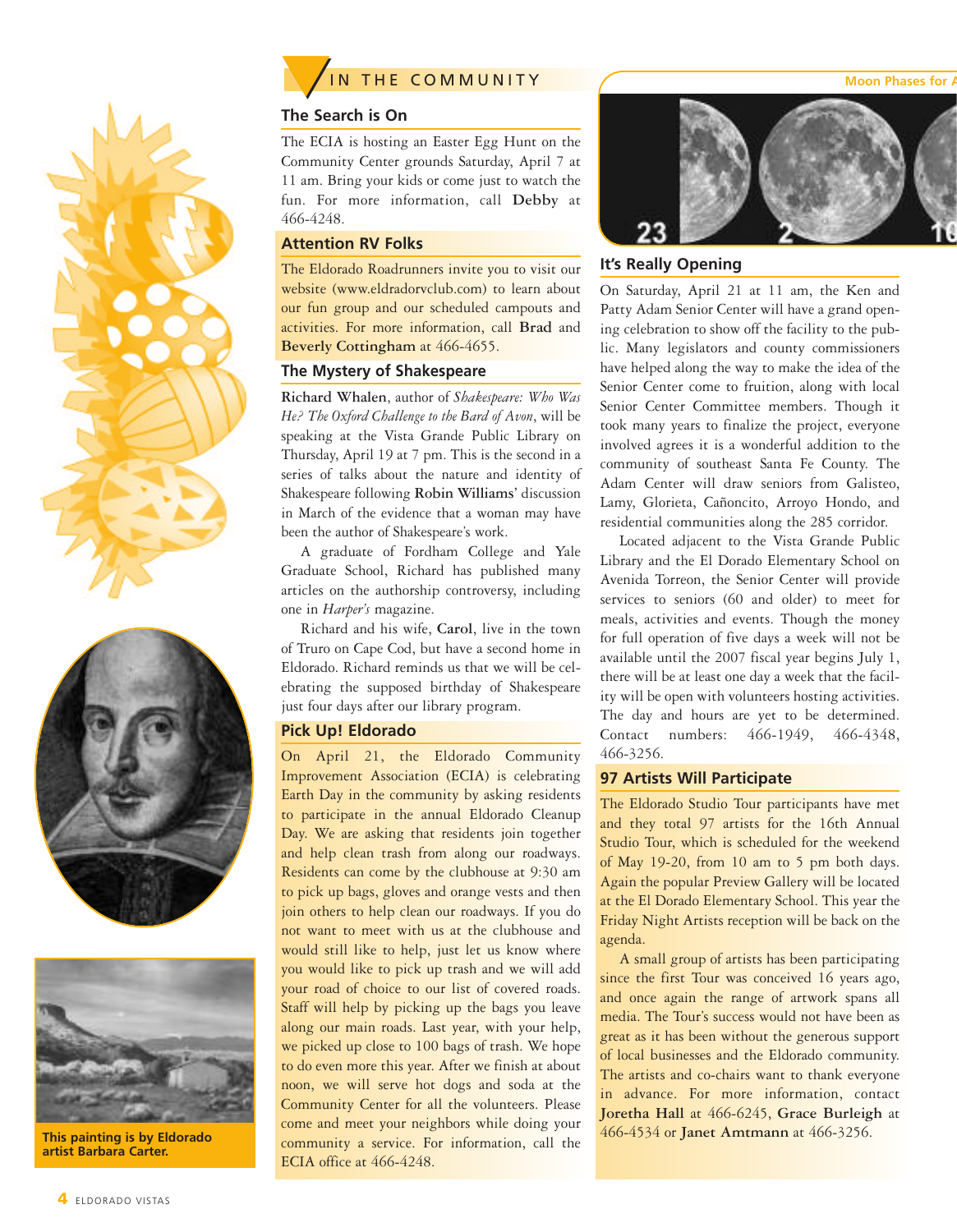**Moon Phases for Apirl**



#### **ASTRONOMY** Corner

#### "BLUE MOON" —IT'S NOT JUST A SONG

Once in a while our natural satellite, the moon, shows a blue color because of effects in the Earth's atmosphere. It can be caused by dust particles high in the upper atmosphere from volcanoes or forest fires that scatter light, making it appear blue.

The expression "blue moon" is used in everyday speech to denote a rare event and also refers to the occurrence of a second full moon in a calendar month, something which occurs about seven times every 19 years.

#### **April Sky:**

**Venus** and the **moon**, closer to the Hyades and the Pleiades on April 19 at dusk; **Saturn**, close to the moon on the night of April 24-25 (if you have a telescope, don't miss it!); **Mars** and **Uranus**, less than one degree apart on April 29 and low in the east-southeast.

Next time: The days in our lives.

*—Juan Alvarez Jalva88610@aol.com*

See the light—follow outdor lighting rules so we can all enjoy the stars.

*The ECIA's Annual Meeting of the Members will take place on Monday, May 7 at 7 pm in the elementary school auditorium.*

# April Events

### *Left out? Help us compile a comprehensive events listing.*

Email **info@eldoradocommunity.org** with your meeting/event information, or bring it to the ECIA office by the 8th of the month for publication in the following month's *Vistas.* Please include "Attn: Vistas" and be sure to indicate:

**1. Type of Event 4. A Resource Person** (one who can answer **2. Location** questions both about the event and the sponsoring **3. Date & Time** organization) and his/her telephone number. Photographs (digital or snapshots) are encouraged!

*Note: All meetings are at the Community Center, unless otherwise noted.*

*LR=Living Room, F=Foyer, CFR=Conference Room, CR=Class Room, RR=Railroad, K=Kitchen*

| Easter Egg Hunt<br>Sat., Apr. 7, 11 am<br>@ the Community Center grounds<br><b>ERA Quarterly Meeting</b><br>Mon., Apr. 9, 7-9 pm<br>LR.<br>Eldorado Cleanup Day<br>Sat., Apr. 21, 9 am<br>466-4248 |        |
|----------------------------------------------------------------------------------------------------------------------------------------------------------------------------------------------------|--------|
|                                                                                                                                                                                                    |        |
|                                                                                                                                                                                                    |        |
|                                                                                                                                                                                                    |        |
| <b>COMMITTEE MEETINGS</b>                                                                                                                                                                          |        |
| Mon., Apr. 2, 6-7 pm<br><b>Road Committee</b><br>Nolan Zisman<br>466-2968<br><b>CFR</b>                                                                                                            |        |
| EAW&SD*<br>Tues., Apr. 3, 7-9 pm<br>466-2411<br><b>CFR</b>                                                                                                                                         |        |
| Tues., Apr. 3, 7-9 pm<br><b>Conservation Committee</b><br>LR.                                                                                                                                      |        |
| <b>Kathy Pilnock</b><br>285 Coalition<br>Wed., Apr. 4, 7-9 pm<br>466-1598<br><b>CFR</b>                                                                                                            |        |
| Dan Drobnis<br><b>CFR</b><br><b>Finance Committee</b><br>Wed., Apr. 11, 9:30-noon<br>466-4781                                                                                                      |        |
| <b>Bill Schwent</b><br><b>Architectural Committee</b><br>Wed., Apr. 11, 7-9 pm<br>466-7708<br><b>CFR</b>                                                                                           |        |
| <b>Board Work Study</b><br>Mon., Apr. 16, 7-9 pm<br><b>CFR</b><br><b>ECIA</b><br>466-4248                                                                                                          |        |
| EAW&SD*<br>Tues., Apr. 17, 7-9 pm<br>466-2411<br>LR.                                                                                                                                               |        |
| <b>ECIA Board</b><br>Thurs., Apr. 19, 7-9 pm<br><b>ECIA</b><br>466-4248<br><b>CR</b>                                                                                                               |        |
| Ken McPherson<br><b>Information Committee</b><br>Mon., Apr. 23, 7-8 pm<br>466-4161<br>F                                                                                                            |        |
| Tues., Apr. 24, 7-9 pm<br><b>Tommie Brasel</b><br><b>Stable Committee</b><br><b>CFR</b>                                                                                                            |        |
| Wed., Apr. 25, 7-9 pm<br><b>Bill Schwent</b><br>466-7708<br><b>CFR</b><br><b>Architectural Committee</b>                                                                                           |        |
| <b>MONTHLY MEETINGS</b>                                                                                                                                                                            |        |
| Sat., Apr. 14, 9-10:30 am<br><b>Book Club</b><br>Joan Lamarque<br>466-6000                                                                                                                         |        |
| <b>ERA Coffee Social</b><br>Tues., Apr. 3, 10-11 am<br>F                                                                                                                                           |        |
| <b>VGPL</b><br>3rd Mon., 7-9 pm<br><b>Shelley Moore</b><br>Library Book Group<br>466-9636                                                                                                          |        |
| Search & Rescue<br>Thurs., Apr. 12, 7-9 pm<br>Dave Burdett<br><b>CR</b><br>466-9765                                                                                                                |        |
| Venturing Crew 414<br>2nd & 4th Wed., 7-9 pm<br>Vera Hayduk<br>C<br>466-1726                                                                                                                       |        |
| Cub Scout Pack 414<br>4th Tues., 7-9 pm<br>Ty Ransdell<br>466-2579                                                                                                                                 | Sm Gym |
| La Canada Wireless<br>Mon., Apr. 9, 7-9<br>lcwireless.org<br>LR                                                                                                                                    |        |
| Last Fri. of month<br>Nichole Anaya<br><b>MOMS Club</b><br>466-2590                                                                                                                                |        |
| Shakespeare Group<br>Tues., Apr. 17, 2-4:30 pm<br>Mary Denison<br>466-6657<br><b>CFR</b>                                                                                                           |        |
| <b>ERA Coffee Social</b><br>Tues., Apr. 17, 10-11 am<br>F                                                                                                                                          |        |
| <b>Bird Walk</b><br>1st Sat., 8:30 am<br>Ron Duffy<br>982-2890                                                                                                                                     |        |
| <b>Spanish Conversation</b><br>Every other Sunday<br>Gail<br>466-3370<br><b>CFR</b>                                                                                                                |        |
| League of Women Voters<br>Sat., Apr. 28, 10-11 am<br><b>LR</b>                                                                                                                                     |        |
| <b>WEEKLY MEETINGS</b>                                                                                                                                                                             |        |
| AA<br>Tues., 5:30-6:50 pm<br><b>LR</b>                                                                                                                                                             |        |
| AA<br>Wed., 10:30-11:30 am<br><b>RR</b>                                                                                                                                                            |        |
| AA<br>Fri., 6-7 pm<br><b>CFR</b>                                                                                                                                                                   |        |
| AA<br>Sat., 10:45-11:45 am<br><b>LR</b>                                                                                                                                                            |        |
| AA<br>Sun., 5:15-6:15 pm<br><b>CFR</b>                                                                                                                                                             |        |
| Al-Anon<br><b>LR</b><br>Thurs., 7-8 pm                                                                                                                                                             |        |
| <b>Boy Scout Troop 414</b><br>Wed., 7-9 pm<br><b>Paul Tuck</b><br><b>RR</b><br>466-4815                                                                                                            |        |
| <b>Men's Bridge</b><br>Wed., 6:30-9 pm<br><b>LR</b>                                                                                                                                                |        |
| <b>Bridge</b><br>1st & 3rd Fri., 1-4:30 pm<br>CR, LR                                                                                                                                               |        |
| <b>Bridge</b><br>2vd & 4th Fri., 1-4:30 pm<br>CR, LR<br>Pat Lavengood<br>466-9765                                                                                                                  |        |
| <b>Bridge</b><br>Wed., 9-noon<br><b>Nancy Rost</b><br>LR<br>466-2832                                                                                                                               |        |
| Joel Hopko<br><b>Community Band</b><br>Thurs., 6-8 pm<br>466-8412                                                                                                                                  |        |
| <b>Fire Station Office</b><br>Wed., 7-9 pm<br><b>Fire &amp; Rescue Training</b><br>466-1204<br>Station                                                                                             |        |
| Fire & Rescue Work Duty<br>Sat., Call for time<br><b>Fire Station Office</b><br>466-1204<br>Station                                                                                                |        |
| Senior Lunch**<br>Wed., 12-1 pm<br>Therese Janowski<br><b>CR</b><br>466-1397                                                                                                                       |        |
| Tues., 10 am-noon<br><b>Joyce Hanmer</b><br>LR<br><b>Knitting Club</b><br>466-3018                                                                                                                 |        |
| <b>Adult Volleyball</b><br>Wed., 7-9 pm<br>466-6641<br>School<br><b>Arlene Mayer</b>                                                                                                               |        |
| *Eldorado Area Water and Sanitation District<br>**Reservations Required                                                                                                                            |        |

VISIT OUR WEBSITE: **www.eldoradocommunity.org**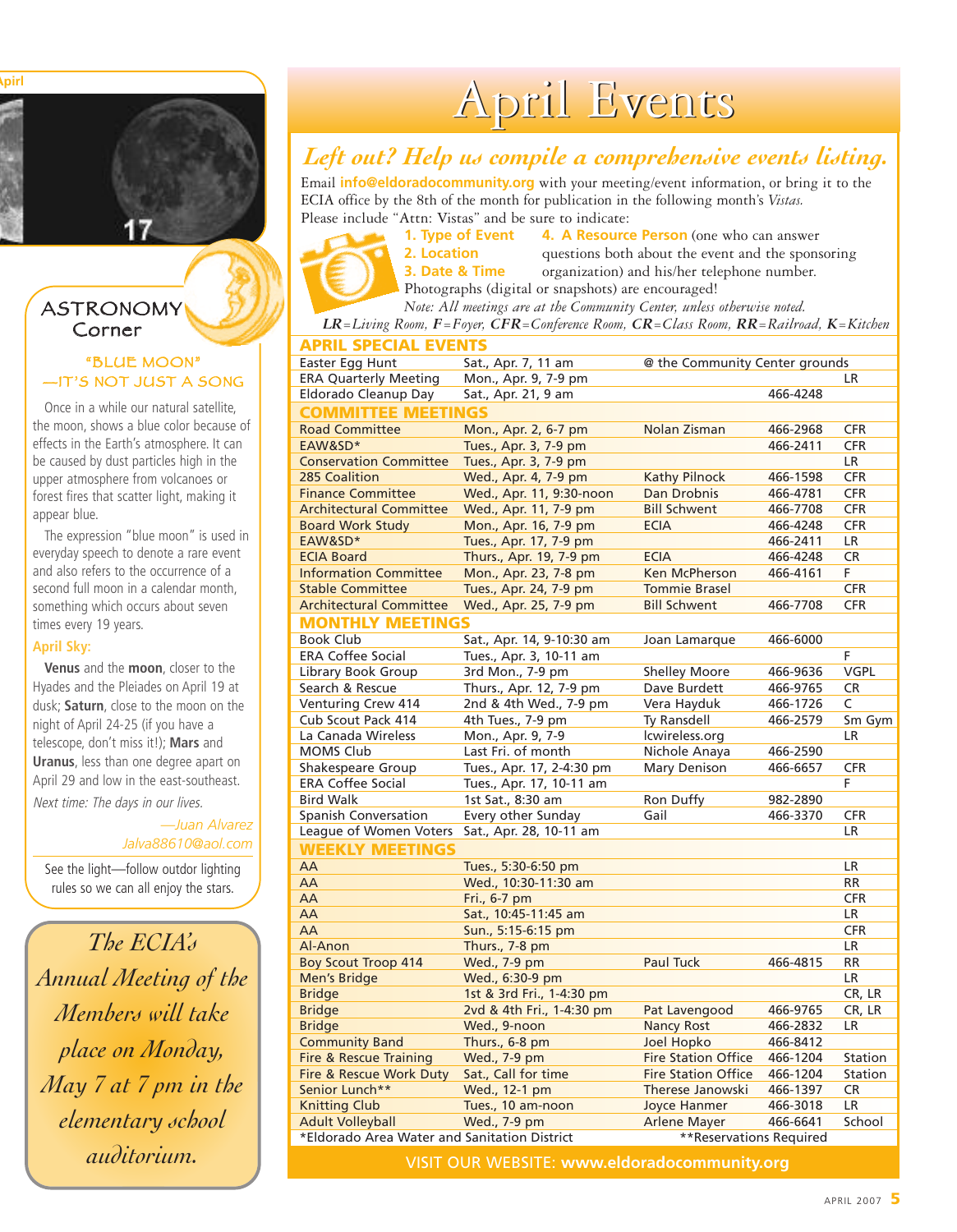

## New Water Board Member Enthusiastic



**New Water Board Member John Matis is enthused about Eldorado and the**

J **OHN MATIS**—newest elected member of the Eldorado Water and Sanitation District (EAWSD) Board—is high on Eldorado, and feels he has expertise to offer as a career-long professional hydrologist. After more than 30 years in Colorado, John and wife, **Marcia**, moved to Eldorado in 2002, drawn by its open space, natural vegetation, covenant controls, architectural style, and peacefulness. "At night the stars

and the sky are so close you can almost feel them press down."

He started his community service at the Eldorado Residents' Association (ERA), where he is presently vice president. Someone there suggested his experience and skills were a good match for the Water Board's needs. "Properties with a combined value of over a billion dollars depend on the district for service," he said. "We need a long-term, sustainable, failsafe water system."

John studied geology at the University of Colorado and received a master's degree in geology, with a hydrology specialty, from the University of Arizona.

This led to a 40-year career in hydrology, pollution control, energy development, environmental analysis, program development in K-12 science education, and personnel recruiting. "Like the Indian Way," he comments, "everything has been connected."

John works for the Bureau of Land Management (BLM), including acting as liaison to the New Mexico Oil Conservation Division, to foster cooperation between federal and state inspection and enforcement employees. He would like to develop a similar consensus with the county on water issues, noting that it seems to feel an increasingly common interest with EAWSD. "Everyone else wants something from the county on water. We, on the other hand, have resources and expertise to pool with them. I think we should take them at their word when the county talks about partnership."

Another recent project for John is helping the Santa Fe postmaster. "I complained so much about mail delivery in Eldorado that I got invited to join his Consumer Advisory Council," he laughed. And it appears something good may come of it; Eldorado is near the top of the list to receive a new carrier annex to better support delivery service.

*—Dan Drobnis*

## At the Crossroads

B**<sup>E</sup> NICE TO YOUR CARRIERS:** As <sup>a</sup> result of the snowmelt from this winter's storms, there aren't very many homes in Eldorado that don't have deep ruts and swirls in front of their mailboxes and newspaper receptacles. Consider that your carriers drive their own vehicles. They would greatly appreciate it if you could smooth out the area in front of these boxes as well as where your driveway meets your road. Using a sturdy rake can do a good job if the soil is still loose. Otherwise, a hoe and rake will do the job. If you really want to be nice to your carriers, other

delivery people and yourselves (and your vehicles), consider chipping in with your closest neighbors to get a load of gravel (medium works better than pea) and spreading it around the affected areas. With these improvements, you might even find your newspaper in the box, not on the ground.

**Problem Reporting:** If you've been on the ECIA website, you'll have seen a link for reporting a road problem to the Road Committee. If you submit a problem report, a Road Committee member will be dispatched to inspect the area, add to the report if necessary and submit it to the county. You can expect some sort of feedback from a committee member once this has been accomplished.

**Spring Inspection Completed:** By the time you read this, the Road Committee will have completed its first inspection of our roads this year. At our April meeting we will be compiling a priority list of the worst roads. This will be used to inform the county about where the grader is most needed, and to help identify roads, in order of priority, that need new basecourse, or better. The results will be posted on our website as soon as the list has been completed.

**In Case You Forgot:** Our speed limit on residential roads, even where paved, is 25 mph, unless otherwise posted. Just remember that enough complaints may result in another Sheriff's Department crackdown. Save yourself a speeding ticket and a potential injury. And please follow our posted limits, even when higher than 25 mph.. The total time saved by speeding from Avenida Casa del Oro to Highway 285 is less than three minutes.

> *—Nolan Zisman, Chair, Road Committee*

**Ruts at our mailboxes make the going tougher for mail carriers.**

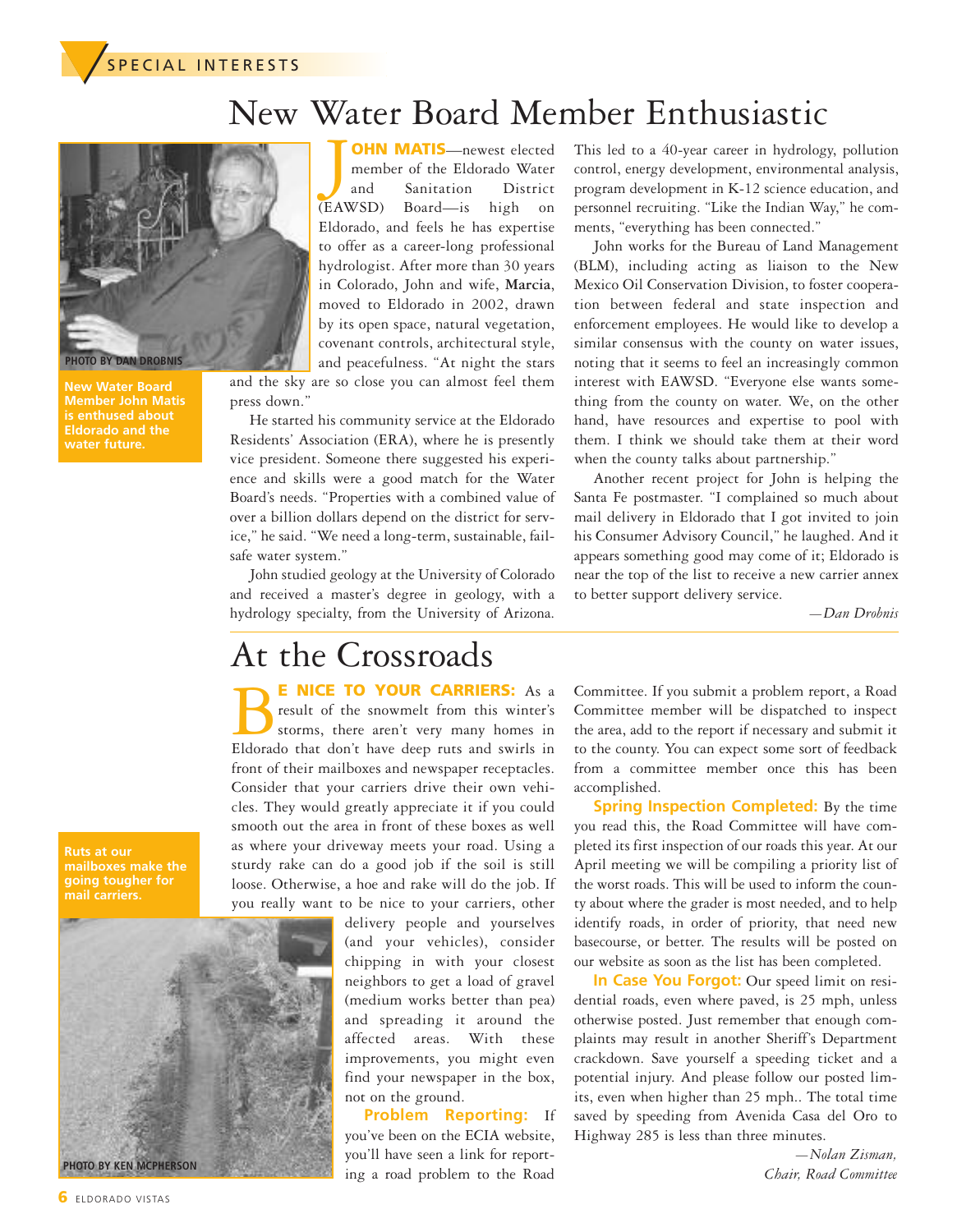**SPECIAL INTERESTS** 

## Mountain Chickadee

**IN THE DEAD OF WINTER,** this little bird always seems so happy as it goes about its business (specialized leg muscles allow it to feed acrobatically!). The mountain chickadee (MC) is a **N THE DEAD OF WINTER,** this little bird always seems so happy as it goes about its business (specialized leg muscles allow it to feed yearlong resident in Eldorado. It is 5.25 inches long with a wingspan of 8.5 inches. Its diet consists of berries, seeds and insects, including spiders and their eggs. Some food may be cached. The MC is often seen searching for food between bits of bark. During very cold winter days with diminished daylight, MCs may lower their body temperature from 107.6º F in the daytime to 86º F at night to conserve energy.

Field marks are medium gray wings and back, a light gray belly, a white head with a black stripe running from the beak through the eye and a black bib. The distinguishing mark of the MC is a white line interrupting the black cap just slightly above the eye starting from the bill. In the course of a year, the MC may be designated a "worn adult" (April-August) or "fresh adult" (September to March). Fresh adults are bright and clearly marked. The white line may be almost invisible in worn adults. Males and females are similar.

MCs are usually found in montane coniferous

forests (I have seen fewer with the die-off of our piñon trees). During winter months, MCs seek a lower elevation, which brings the little bird to our backyard bird feeders. Pairs are monogamous and lay five to nine eggs in a cavity (an old woodpecker hole or other natural space). They may use nest boxes. The female chooses the nest and then does most of the incubation. She is difficult to scare off the nest, even producing a hissing sound when disturbed. The atrical young hatch in 14 days and fledge in 21. For the first four days, chicks are fed by regurgitation. Males deliver most of the food and the female stays at the nest.



After fledging, the family will stay together for several weeks, sometimes months.

MCs make several single-note calls, but we are probably most familiar with chickadee-dee-dee.

*—Pam Henline*

## *With the Help of Volunteers*

**ELEMENTARY SCHOOL**<br>is blessed to have a parent and volunteer<br>community that actively works toward<br>building relationships and supporting our stuis blessed to have a parent and volunteer community that actively works toward building relationships and supporting our students. Volunteers help tutor students, work on classroom needs such as laminating or bulletin boards, or help with specific programs. Recently, our Junior Achievement Elementary School Program enlisted three community volunteers to teach economics and business curriculum for students in kindergarten through grade six. Volunteers also have helped during our state standardized testing and our fundraisers.

Some exciting events are taking place, too. Our partnership with the Christ Church of Santa Fe is continuing with our staff bathrooms getting a complete make-over using hand-painted tiles created by students. The church volunteers previously rebuilt our wallball boards on the playground. Now that the weather is warming up, we'll be painting those boards with incredible student artwork focusing on our Community of Excellence. The paint and materials have been donated by local businesses and parents. Working with local artists, we plan to create a school that reflects our dedication to creativity, relationships and excellence. We plan to have more murals and stained glass artwork, and to collect permanent art pieces and renovate areas throughout the building.

Please call 467-4901 if you are interested in volunteering on a permanent or part-time basis for our many initiatives: science, gardening, Junior Achievement, art, tutoring or just helping out.

*Note:* El Dorado Elementary will be holding preregistration for the 2007-2008 school year for incoming kindergarten and new students on Monday, April 23, 2007 from 8 am to 3 pm. Please bring your student's birth certificate, up-to-date immunization record, and two proofs of your current physical address. For further information, please call the school at 467-4900.

*—Yann Lussiez*

#### **NOTICE:**

**The outside patio at the Community Center is closed due to construction this summer. We hope to reopen the patio in time for the Ice Cream Social in August. We're sorry for any inconvenience this may cause you. —The Management- ECIA**